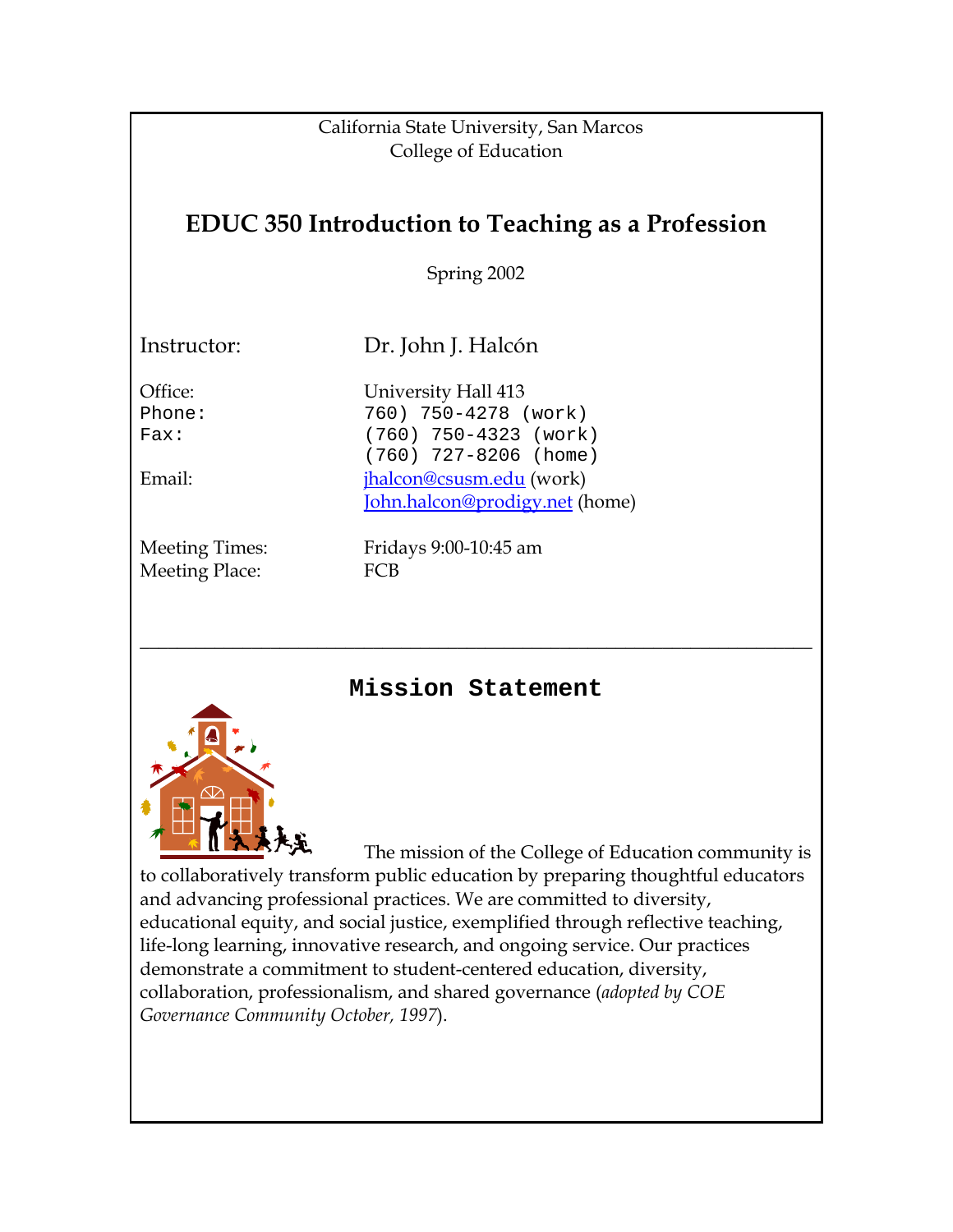In 1992, the College of Education voted to infuse Cross-cultural, Language and Academic Development (CLAD) competencies across the curriculum. The CLAD competencies are attached to the syllabus and the competencies covered in this course are highlighted.

#### Attendance Policy

Due to the dynamic and interactive nature of courses in the College of Education, all students are expected to attend all classes and participate actively. At a minimum, students must attend more than 80% of class time, or s/he **may not receive a passing grade** for the course at the discretion of the instructor. Individual instructors may adopt more stringent attendance requirements. Should the student have extenuating circumstances, s/he should contact the instructor as soon as possible. (*adopted by the COE Governance Community, December, 1997*).

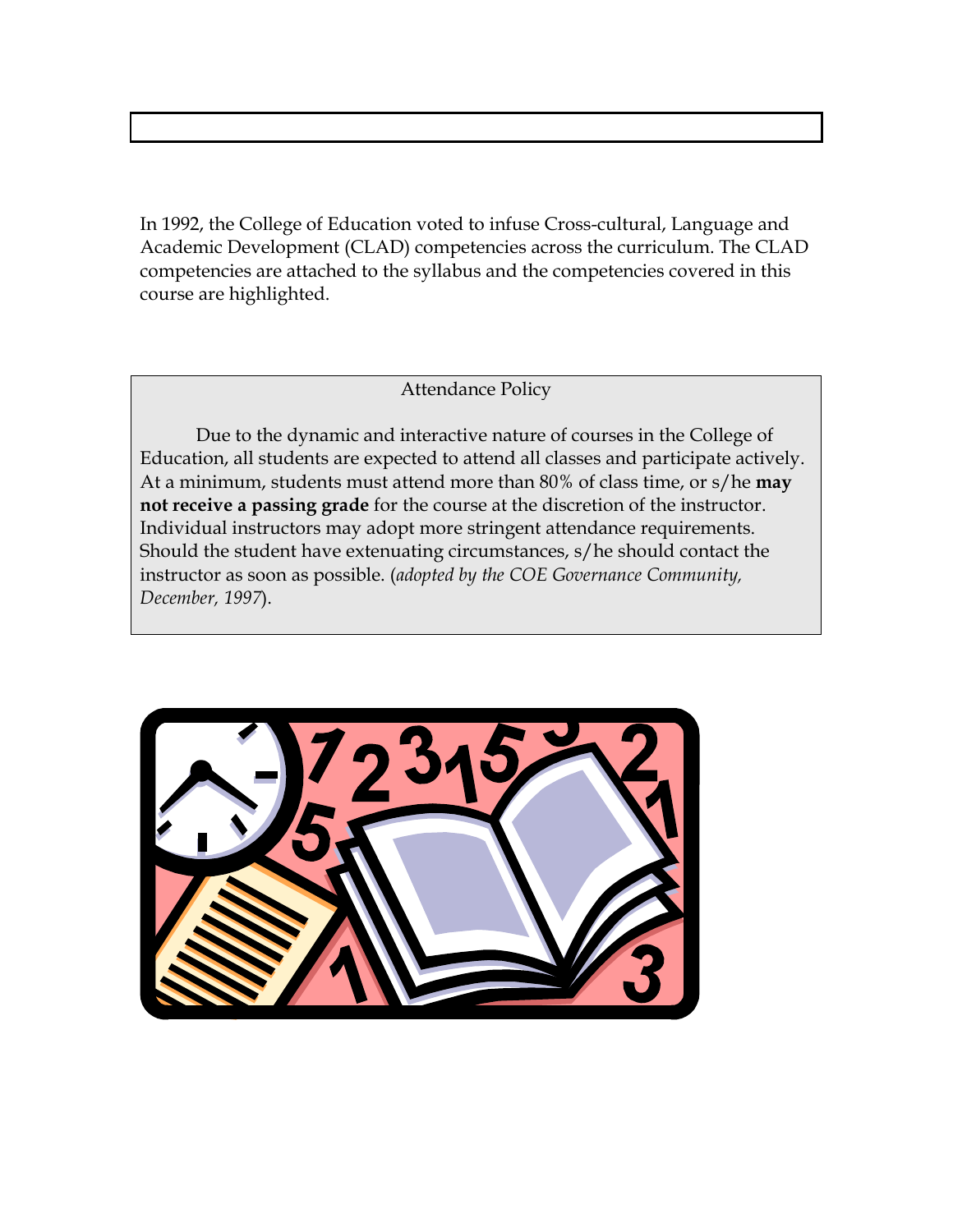# **Course Description**

This course deals with complex material processed in a variety of ways. Structured interaction, group processes, guided discussion of readings, and selfdisclosure exercises are the norm. Students are expected to have read the assigned materials by the date indicated in the syllabus, and should be prepared to discuss readings individually or in structured groups. A significant portion of or grade is dependent on your engagement with the subject matter and class processes. Teaching and learning is difficult if one is not present for and engaged in the process. I expect 90% compliance. Thus, I interpret the COE Attendance Policy to mean **that three absences and you will dropped from the class**. Absences due to illness and emergencies are negotiable. It is my policy that your family is more important than my class. Therefore, take care of your families FIRST. However, when you come to class, be prepared to engage actively.

This is a required course and serves as an orientation for those of you contemplating careers in elementary, middle, and high school education. It is my obligation to try to convince as many of you as I possibly can that teaching is not for everyone and therefore, everyone in this class may not be suited to become a classroom teacher. Only you can decide that. However, I will be asked to make recommendations, or not, for continuance into credential programs.

Credential program recommendation: As one of several evaluation methods, EDUC 350 course instructors are asked for feedback concerning credential candidates who are applying for programs at CSUSM. Keep in mind that your professionalism and hard work in this class not only affects your grade, but also indicates your readiness for a credential program.

With this in mind, the successful student should understand the nature of education in the U.S. ad be able to assess his/her interest in teaching as a career. Major topics covered in class include:

- understanding the role of schools in society.
- exploring philosophies and contemporary issues in education
- assessing the roles of teachers in schools.
- understanding the qualifications and credentialing process for California teachers.
- understanding and appreciating the student as an individual.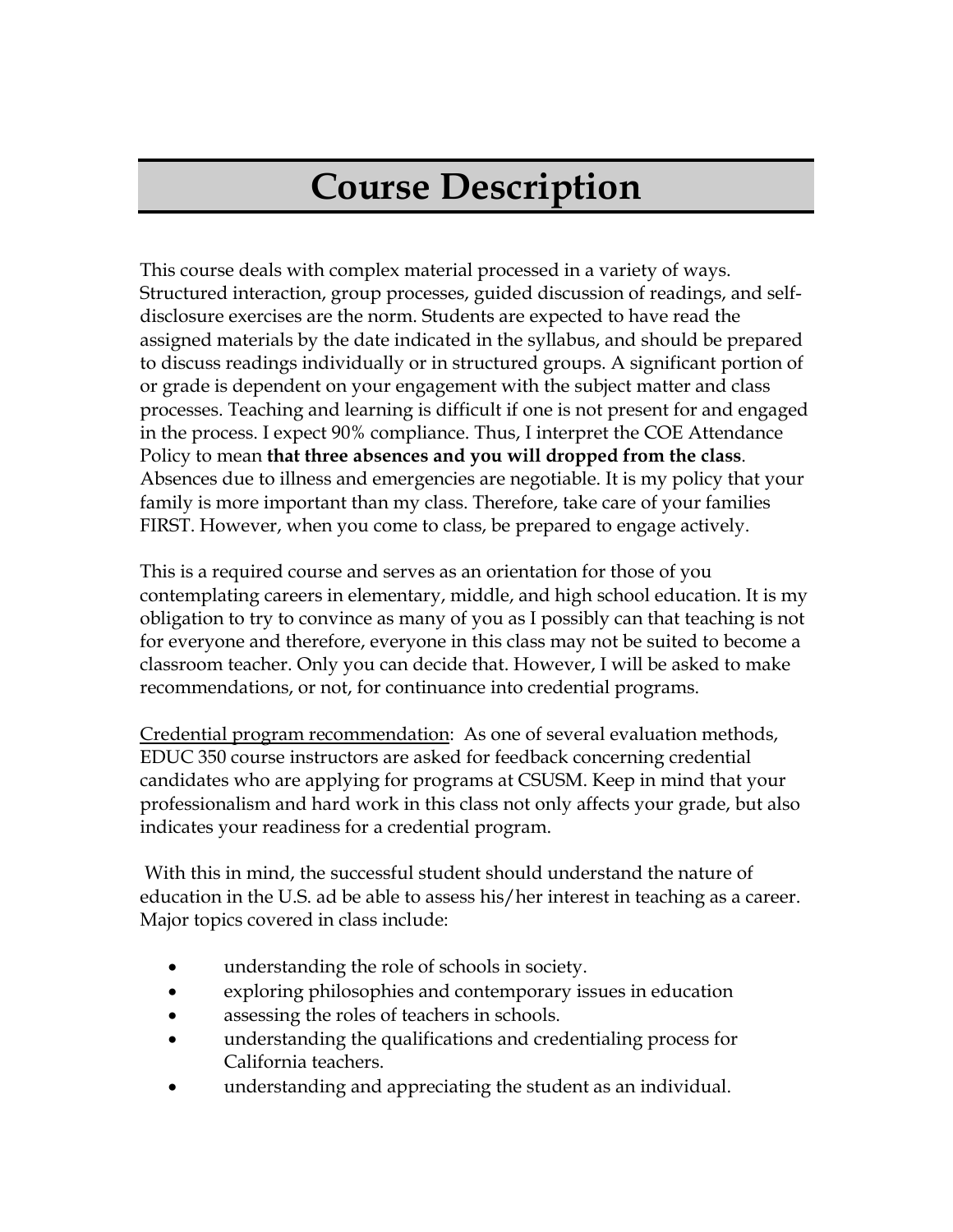- understanding factors affecting student achievement.
- understanding critical issues in curriculum and instruction.
- understanding reform movements in education, nationally and statewide.
- clarifying motives for choosing to be come a classroom teacher.

**\*\*Additional Course Requirements**: In addition to in-class work, assigned readings, and projects, students will participate in forty-five (45) hours of supervised fieldwork assignments in a variety of public school settings. (This is a State requirement). A recommendation (usually from the classroom teacher where most of the fieldwork is done), as well as a Field Experience Form with documented hours and teacher verification are requirements for admission to the CSUSM Teacher Credential Programs. A minimum grade of C+ in the course is also required.



### **General Considerations**

**Outcomes & Standards**: The context for and scope of this class is aligned with standards fo the Cross-cultural Language and Academic Development (CLAD) endorsement, as recommended by California Commission on Teacher Credentialing, and approved by the faculty of the College of Education. Further consideration has been given to the alignment of standards for multicultural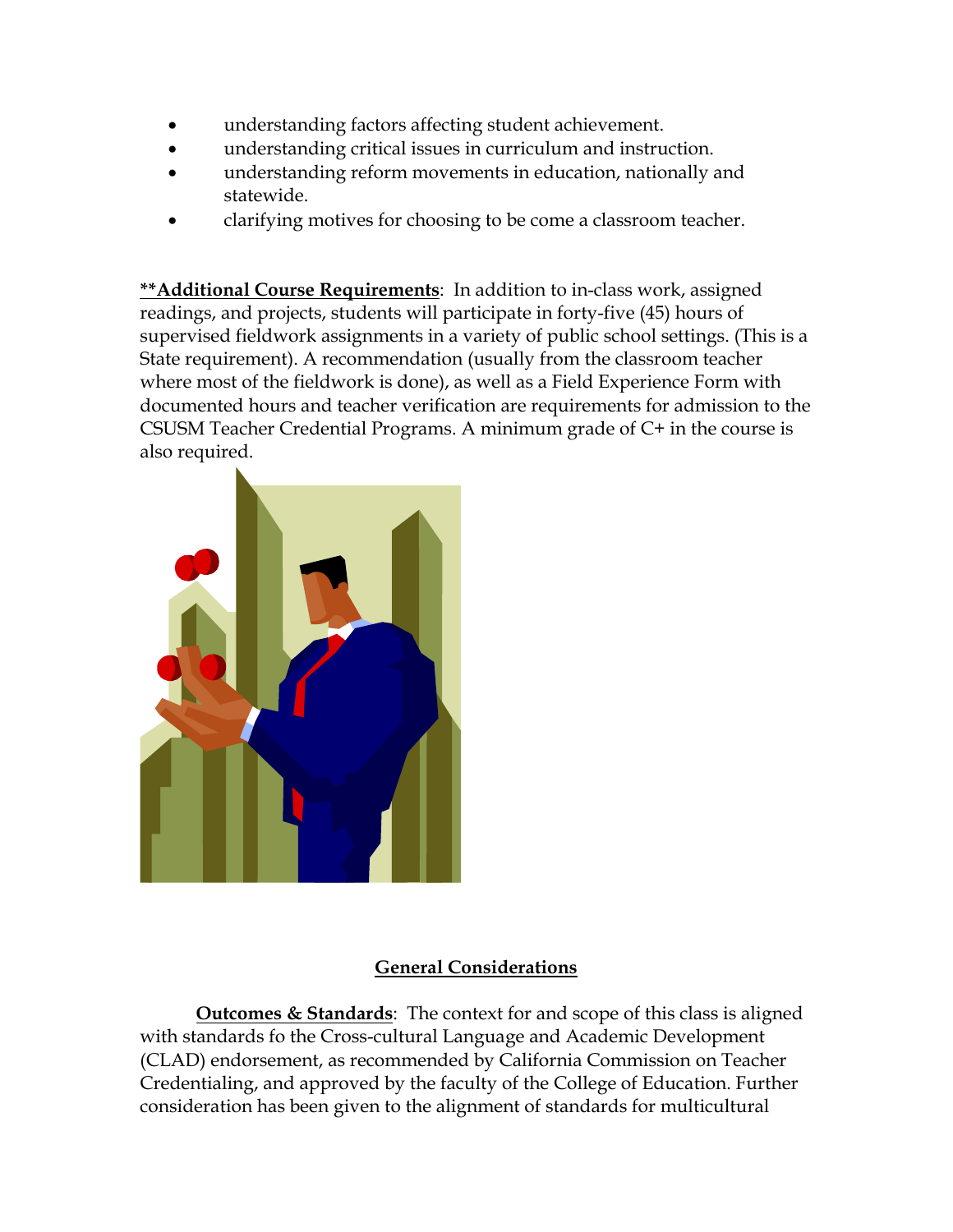education as articulated by the National Council for the Accreditation of Teacher Education (NCATE), the Interstate New Teacher Assessment and Support Consortium (INTASC), and the National Board for Professional Teaching Standards (NBPTS). Emphasis is placed on learning outcomes (what you know and can demonstrate) rather than on inputs (putting in "seat time", meeting minimum criteria for assignments, checking of tasks and activities), and how these outcomes correspond to your potential to enhance student learning as a new teacher.

**Academic Honesty**: It is expected that each student will do his/her own work, and contribute equitably to group projects and processes. Plagiarism or cheating will not be tolerated. f there is any question about academic honesty, consult the University catalog.

**Appeals:** Every student has the right to appeal grades, or appeal for redress of grievances incurred in the context of any class. Disputes may be resolved informally with the professor, or through the formal appeal process. For the latter, consult Dr. E. Oliver, Associate Dean.

**Ability:** Every student has the right to equitable educational consideration and appropriate accommodation. Students having differing ability (mobility, sight, hearing, documented learning challenges, first language/English as a second language) are requested to contact the professor at the earliest opportunity. Every effort will be made to accommodate special need. Students are reminded of the availability of Disabled Student Services, the Writing Center, technology assistance in the computer labs, and other student support services available as part of reasonable accommodation for special needs students.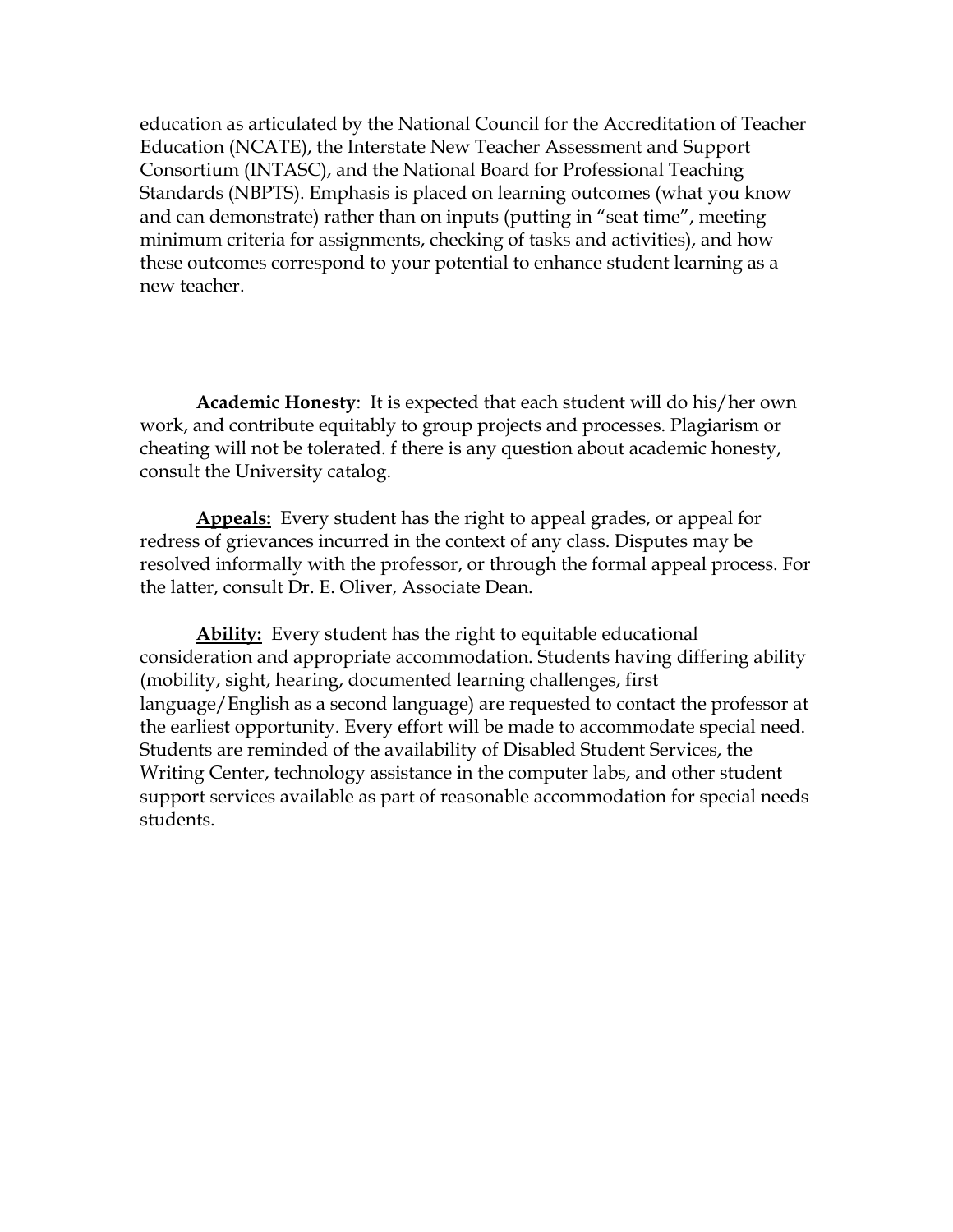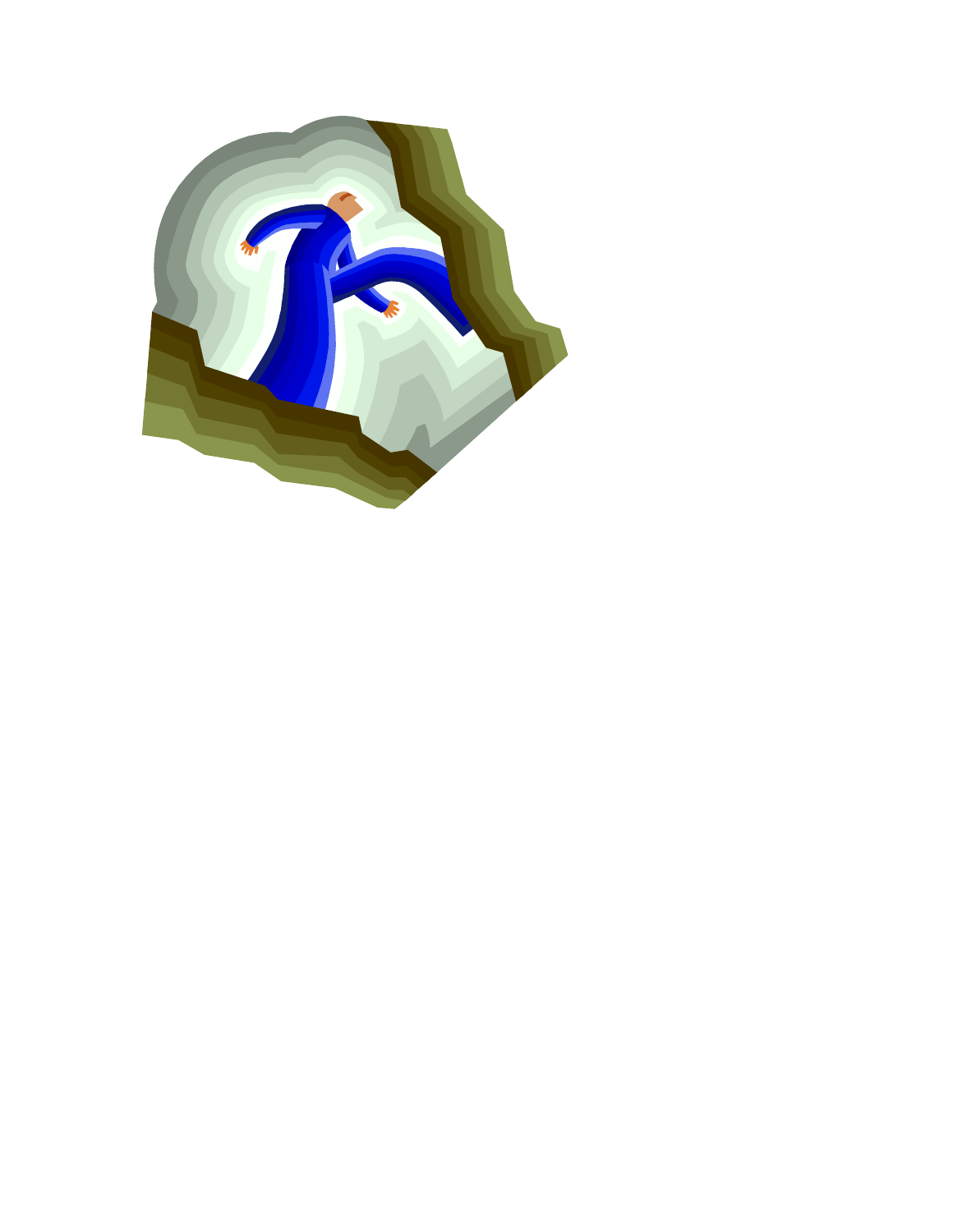# **Structure of the Class**

Multiple approaches, methods, and teaching experiences are a necessary strategy to accommodate learning given the possibility of various learning styles. The class will be divided into groups. Each group will be responsible for presenting and leading class discussion on various topics.

The use of technology will be an important part of this course and is integrated into my teaching and expectations of your learning. All presentations in class will be done in PowerPoint.

My role will be to "facilitate" the discussion and to intervene as necessary to promote the topic. I do not intend to lecture each week, or to be the focus of the class. You will work to develop your **Knowledge Base** through reading the assigned material (to develop a basic understanding of the subject matter), present it to the class (to develop your expertise), and lead the class discussion (to develop confidence in your KB and skills). In effect, you will be given ample opportunity to "*empowe*r" yourself--i.e., to use the tools which are before you to try out new ideas.

#### **NOTE: I RESERVE THE RIGHT TO CHANGE, ADD TO, OR DELETE MATERIAL FROM THE COURSE.**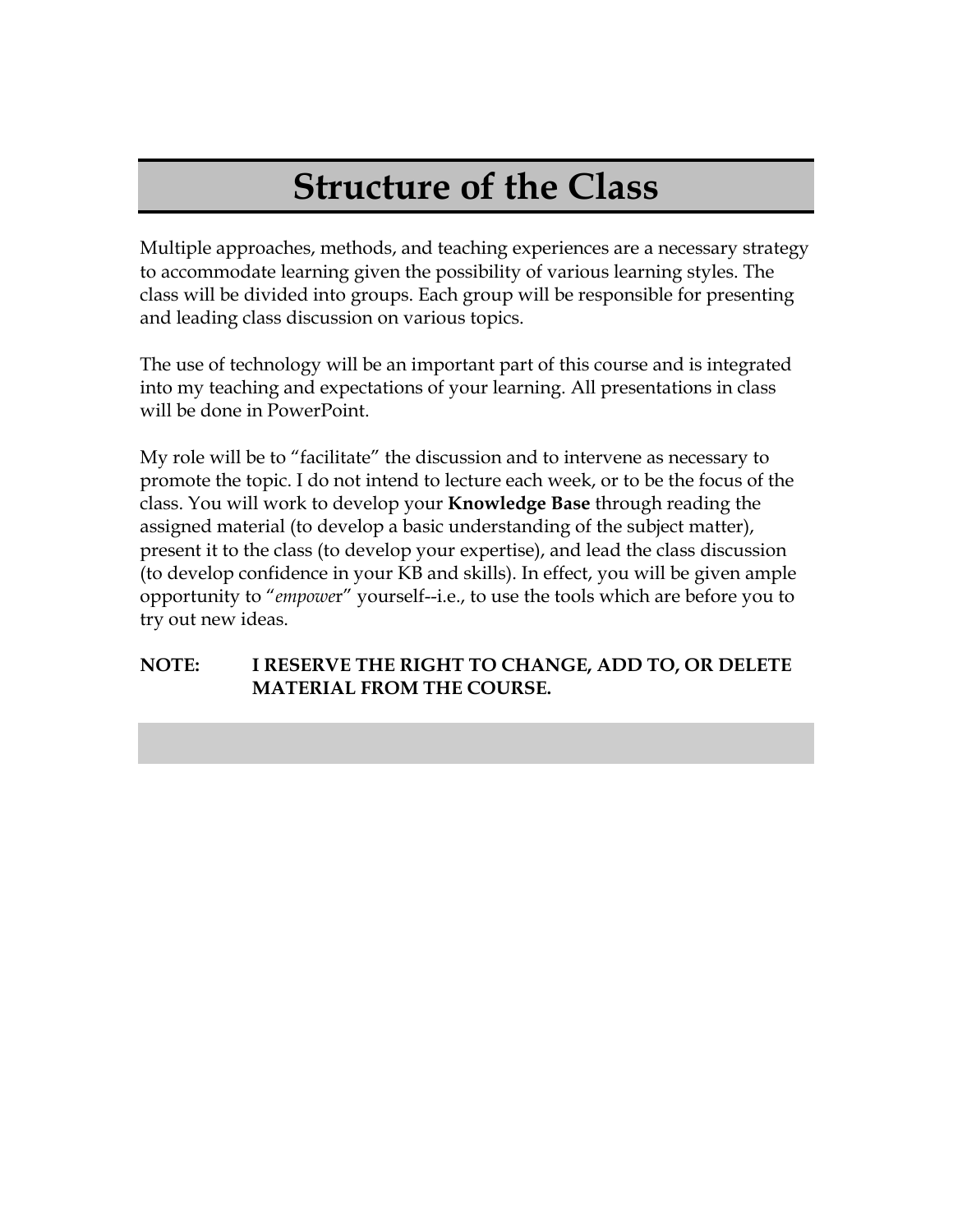# **Required Texts**

1. Segall, William E. & Wilson, Anna V. (1998). Introduction to Education: Teaching in a Diverse Society. Prentice-Hall. Upper Saddle River, New Jersey. ISBN 0-02-408711-4.

2. Spring, Joel (1991). American Education: An Introduction to Social and Political Aspects (5th Ed). Longman, New York. ISBN 0-8013-0605-1.

3. Wink, Joan (2000). Critical Pedagogy: Notes From the Real World (2nd Ed). Longman, New York. ISBN 0-8013-3257-5.

4. Michie, Gregory (1999). Holler if you hear me: The Education of a Teacher and His Students. Teachers College Press. ISBN 0-8077-3888-

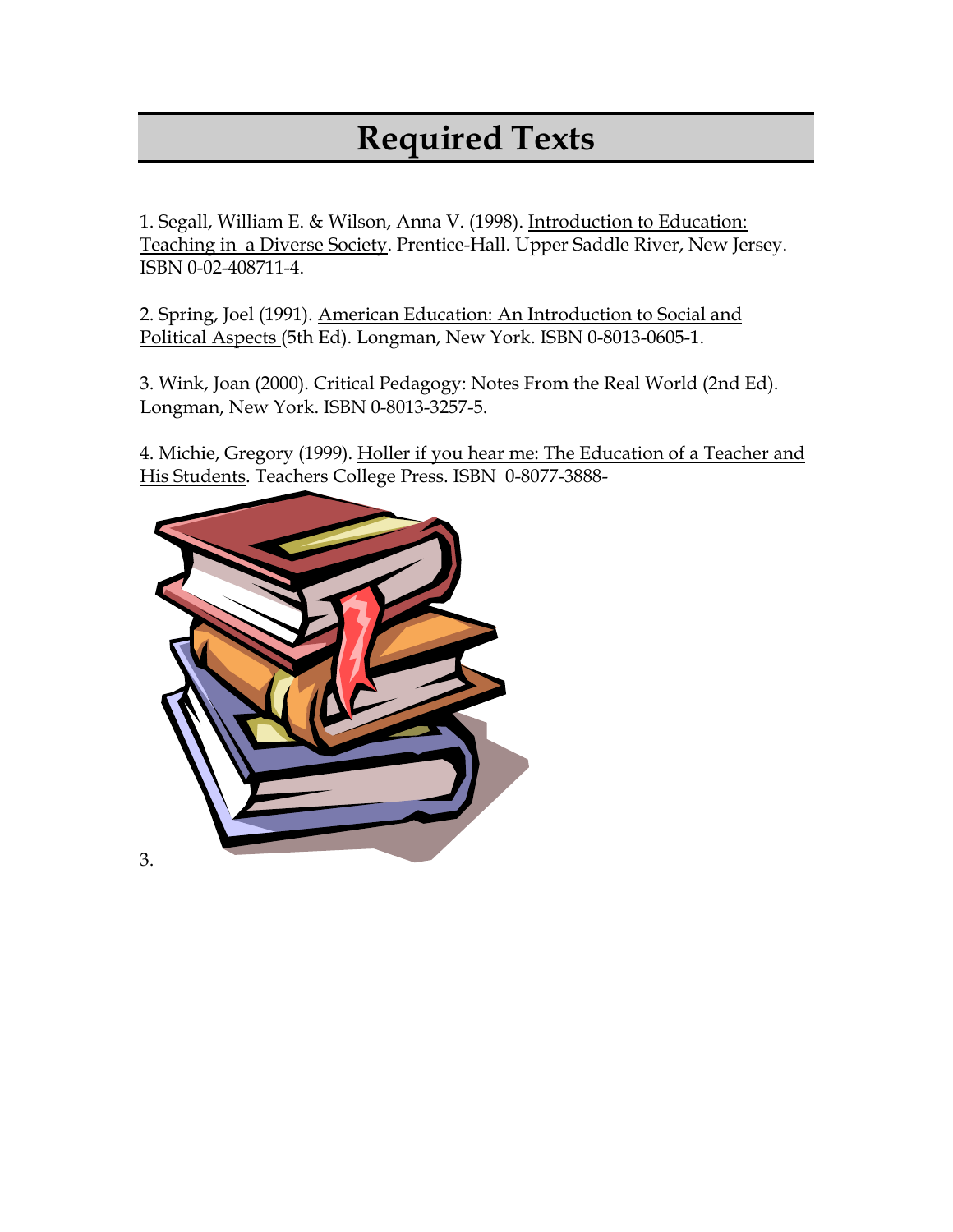# **Assessment**

Your performance in class will be assessed along the following criteria. **There are 1000 points possible**:

**1. Attendance and Participation (100 points)** –First is the expectation that you will attend all class sessions and participate actively in class discussions. If you miss three classes, you will be dropped from the class.

**2**. **Tutoring Assignment (200 points)-** As part of the class, each of you will be assigned to tutor a student for 45 hours over the semester (3 hours per week). This assignment will be discussed more in-depth in class during the first two weeks.

**3. Electronic Chat (200 points)--**Students are required to participate in the class Chat Room (asynchronous & synchronous). Your discussions should be introspective addressing issues, experiences, ideas, discussions, readings, current events, related to the class. A minimum of one substantial entry per week is expected.

**4. Electronic Journal (100 points)--**Each student will keep a journal of their tutoring experiences and share highlights with the class.

**5. Group Presentation (200 points)**-Each group will make a PowerPoint presentations to the class. The presentation will be on assigned topics.

**6. Final Presentation (200 points)--**Each group will select a topic in Foster Care and prepare a 5-10 research paper and present it to the class. You will use the internet to conduct your research.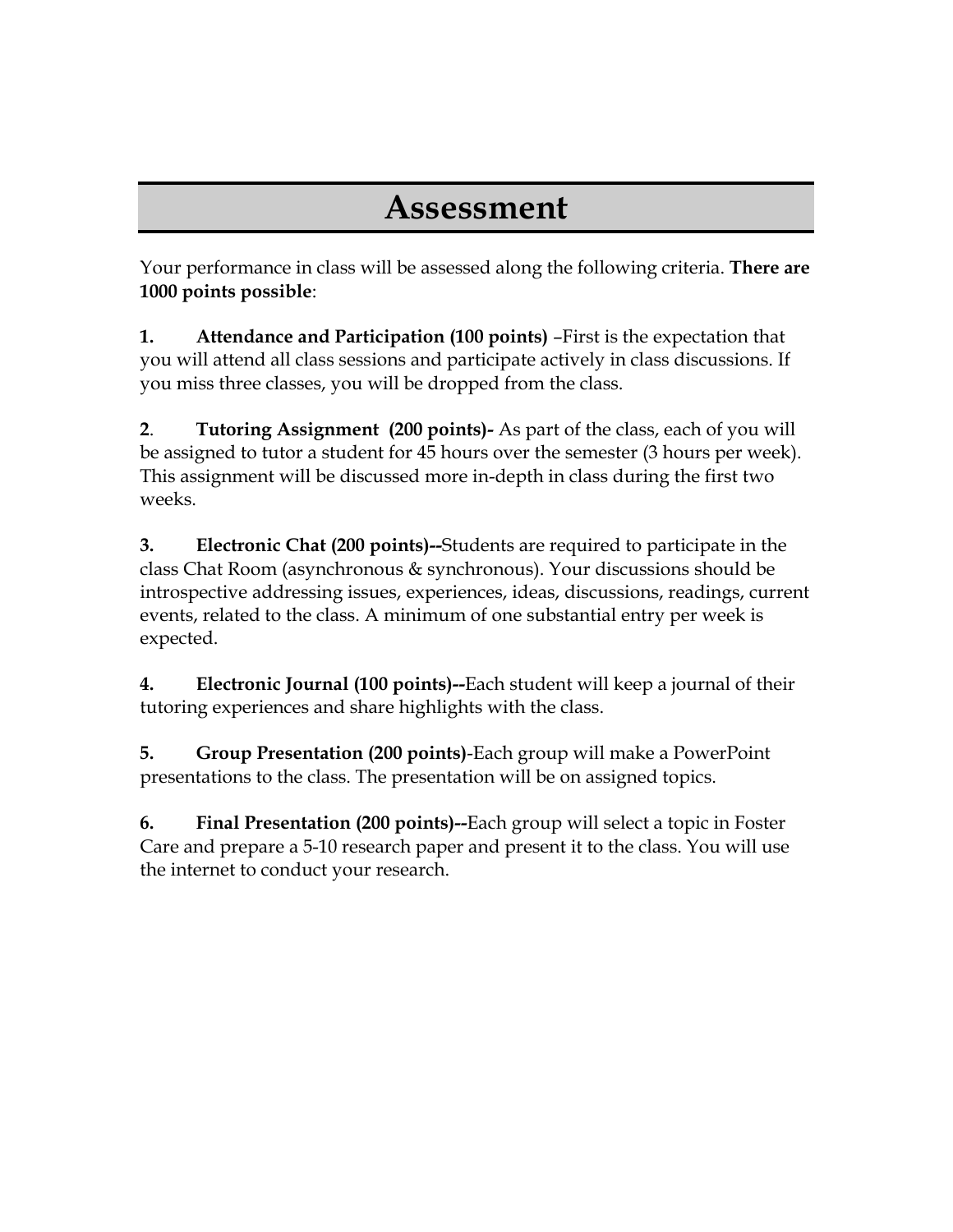# **Schedule of Meetings**

### **9:00 am-11:45 am**

| Meeting        | Date               | Topic                                     |
|----------------|--------------------|-------------------------------------------|
| $\mathbf{1}$   | Feb 8              | Introduction                              |
| $\overline{2}$ | Feb 15             | <b>Becoming A Teacher</b>                 |
| 3              | Feb 22             | Teaching As A Profession                  |
| $\overline{4}$ | Mar 1              | Our Multicultural Nation                  |
| 5              | Mar 8              | Education in the 21 <sup>st</sup> Century |
| 6              | Mar 15             | Schools in the Global Community**         |
| 7              | <b>Mar 18-22</b>   | NABE-Philadelphia                         |
| 8              | Mar 29             | Philosophy in Diverse Classrooms          |
|                | April 1-April 7    | <b>Spring Break</b>                       |
| 9              | April 12           | Learning and Teaching in the Classroom    |
| 10             | <b>April 15-19</b> | <b>AERA-New Orleans</b>                   |
| 11             | April 26           | The Organization of Schools               |
| 12             | May 3              | Rights & Responsibilities**               |
| 13             | May 10             | <b>Educating Children Takes Money</b>     |
| 14             | May 17             | The Children's Classroom & Beyond         |
| 15             | May 24             | <b>Educational Reform**</b>               |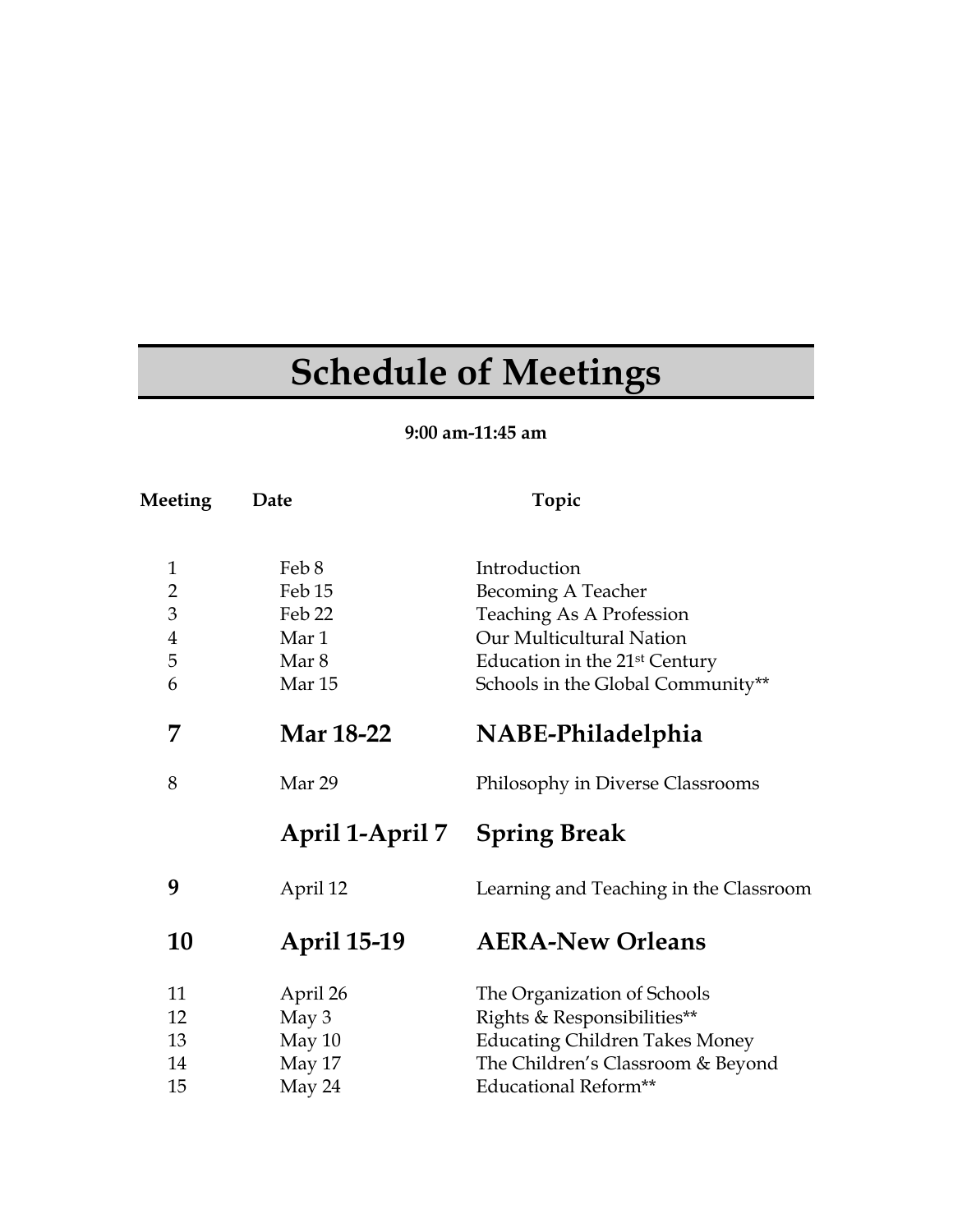16 May 31 Joining the Profession

**\*\*synchronous chats**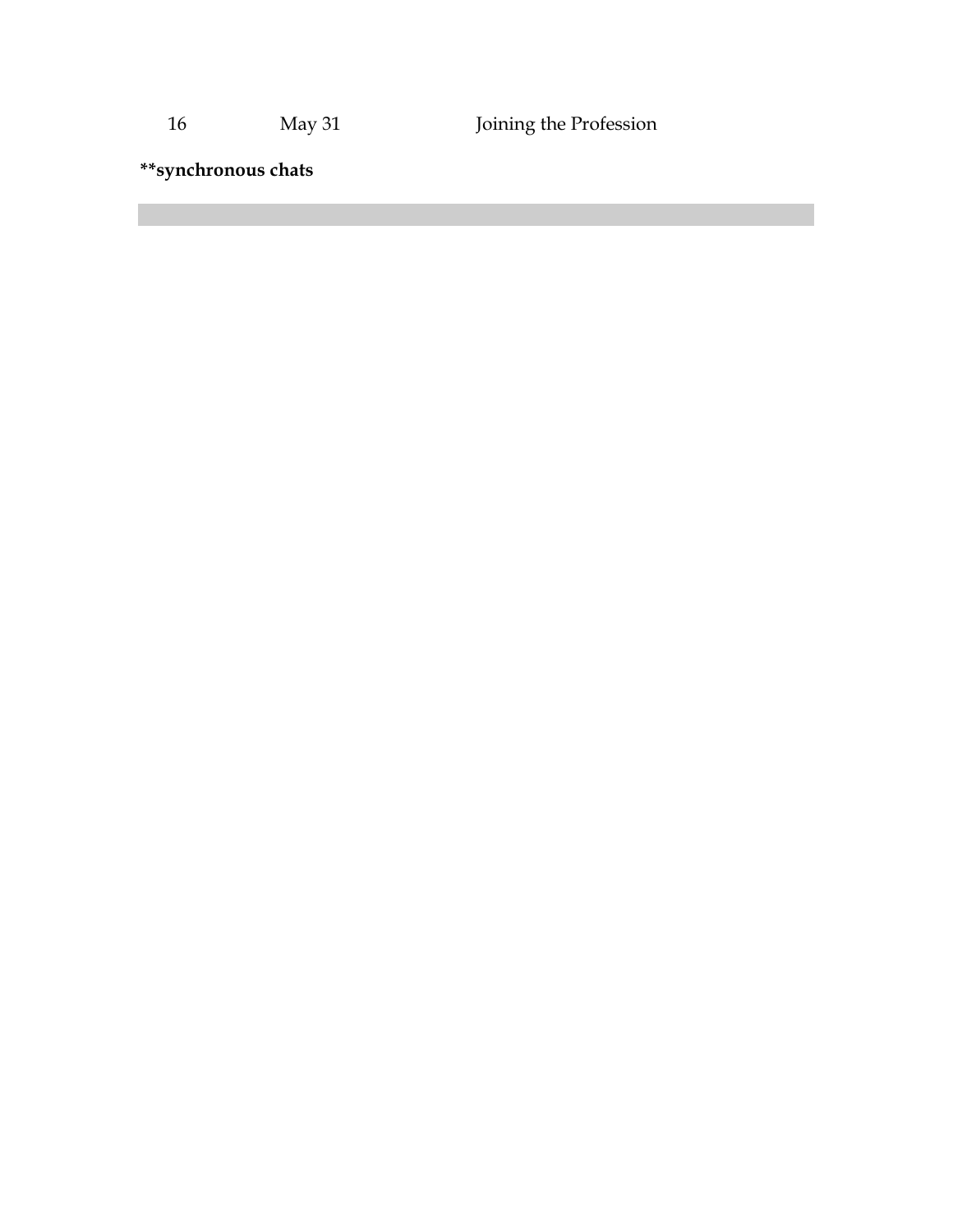# **Schedule of Presentations**

| Meeting        | Date           | Group           | Topic                                     |
|----------------|----------------|-----------------|-------------------------------------------|
| $\mathbf{1}$   | Feb 8          |                 | Introduction                              |
| $\overline{2}$ | Feb 15         |                 | Becoming A Teacher                        |
|                | 3 Feb 22       |                 | Teaching As A Profession                  |
| 4              | Mar 1          |                 | Our Multicultural Nation                  |
| 5              | Mar 8          |                 | Education in the 21 <sup>st</sup> Century |
| 6              | Mar 15         |                 | Schools in Global Community*              |
|                |                |                 |                                           |
|                | 7 Mar 18-22    |                 | <b>NABE-Philadelphia</b>                  |
| 8              | Mar 29         |                 | Philosophy in Diverse Classrooms          |
|                |                | April 1-April 7 | <b>Spring Break</b>                       |
| 9              | April 12       | 1 & 2           | Learning & Teaching in the Classroom      |
|                | 10 April 15-19 |                 | <b>AERA-New Orleans</b>                   |
|                | 11 April 26    | 3 & 4           | The Organization of Schools*              |
|                | 12 May 3       | 5 & 6           | Rights & Responsibilities                 |
|                | 13 May 10      |                 | <b>Educating Children Takes Money</b>     |
|                | 14 May 17      | 1 & 2           | The Children's Classroom & Beyond         |
|                | 15 May 24      | 3 & 4           | Educational Reform <sup>*</sup>           |
|                | 16 May 31      | 5 & 6           | Joining the Profession                    |
|                |                |                 |                                           |

#### **Note on Presentations:**

- All presentations will be done on PowerPoint.
- Your group will "teach" the lesson for that week.
- Your group will be evaluated by the rest of the class.
- All members of the group will receive the same grade for the presentation.
- You will be allowed an opportunity to evaluate the work of all members of the group (upon request).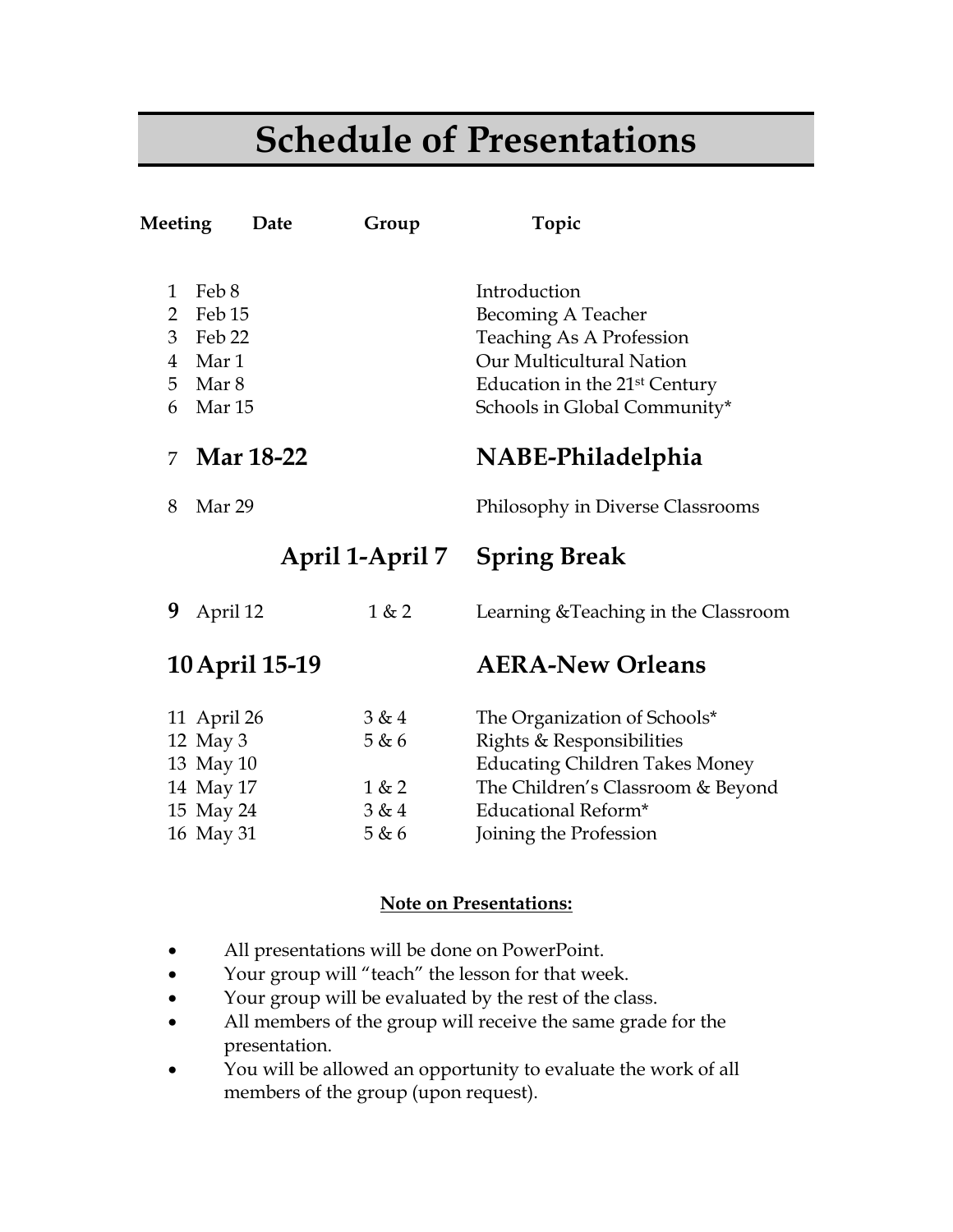• An evaluation form will be provided.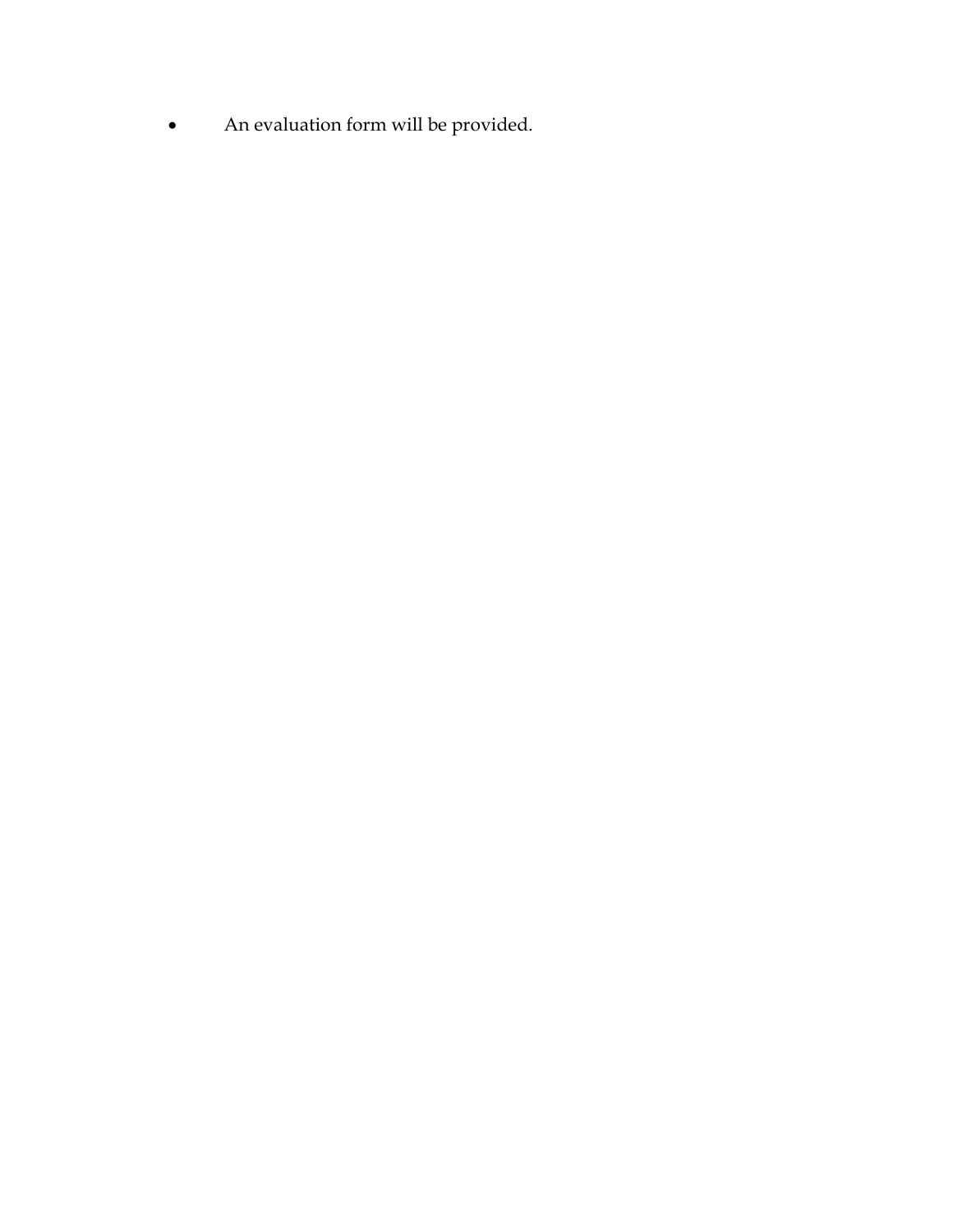# **Schedule of Readings**

### **Feb 8 Meeting 1 Introduction**

#### **Feb 15 Meeting 2 Part One: Teaching As A Career**

Read:

- 1. Segall & Wilson: Chapter 1: *Becoming A Teacher*. (pp 1-25)
- 2. Spring: Chapter 1: *Purposes of Public Schooling* (pp.1-34).
- 3. Michie: **Start Reading**.

#### **Feb 22 Meeting 3 Part One: Teaching As A Career**

Read:

- 1. Segall & Wilson: Chapter 2: *Teaching As A Profession* (pp. 27- 44).
- 2. Spring: Chapter 2 *The Profession of Teaching*. (pp. 35-63).

#### **March 1 Meeting 4 Part Two: Schools in America & Other Societies**

Read:

- 1. Segall & Wilson: Chapter 3: *The Framework of Our Multicultural Nation* (pp. 47-74).
- 2. Spring; Chapter 3: *Teacher's Unions and Teacher Politics* (pp. 64-83).

#### **March 8 Meeting 5 Part Two: Schools in America & Other Societies**

Read:

- 1. Segall & Wilson: Chapter 4: *Coming Of Age: Education in the 21st Century* (pp. 75-99).
- 2. Spring; Chapter 4: *The Social Structure and American Education* (pp. 84-107).

#### **March 15 Meeting 6 Part Two: Schools in America & Other Societies\*\***

Read:

1. Segall & Wilson: Chapter 5: *Schools in the Global Community* (pp. 100-122).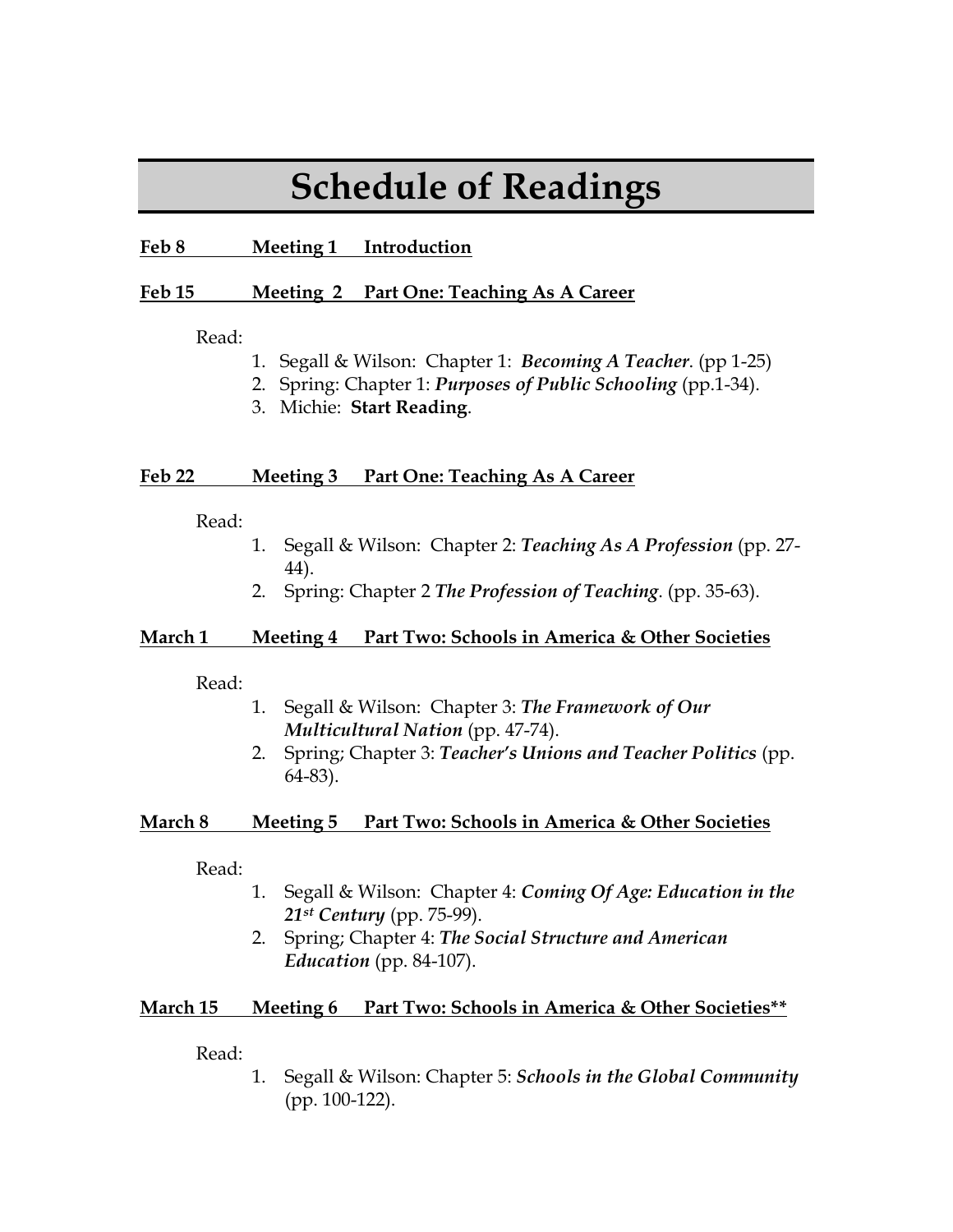- 2. Spring; Chapter 5: *Diversity & Education: Issues of Gender, Race, and Ethnicity* (pp. 109-152).
- 3. Wink: **Introduction: Welcome to My World** (pp. 1-18).
- 4. Michie**: Keep Reading**.

### **March 18-22 NABE Conference**

#### **March 29 Meeting 7 Part Three: Philosophy and the Classroom**

Read:

- 1. Segall & Wilson: Chapter 6: *Putting Philosophy to Work* (pp. 125-150.
- 2. Spring: Chapter 6: *Power & Control in the Local School District* (pp. 155-174).
- 3. Wink: Chapter 1: **Critical Pedagogy: How in the World Did I get into This?** (pp. 19-26).

### **April 1-April 7 Spring Break**

#### **April 12 Meeting 8 Part Three: Philosophy and the Classroom** Read:

- 1. Segall & Wilson: Chapter 7: *Learning and Teaching in the Classroom* (pp. 151-170).
- 2. Spring: Chapter 7: *Power and Control at the State Level* (pp. 174-189).
- 3. Wink: Chapter 2: **Critical Pedagogy: What in the World Is It?** (pp. 27-74).

#### **April 15-19 AERA-New Orleans**

#### **April 26 Meeting 9 Part 4: Governance, Organization & Funding**

Read:

- 1. Segall & Wilson: Chapter 8: *The Organization & Governance of Schools* (pp. 173-195).
- 2. Spring: Chapter 8: *Power & Control at the National Level* (pp. 190-211).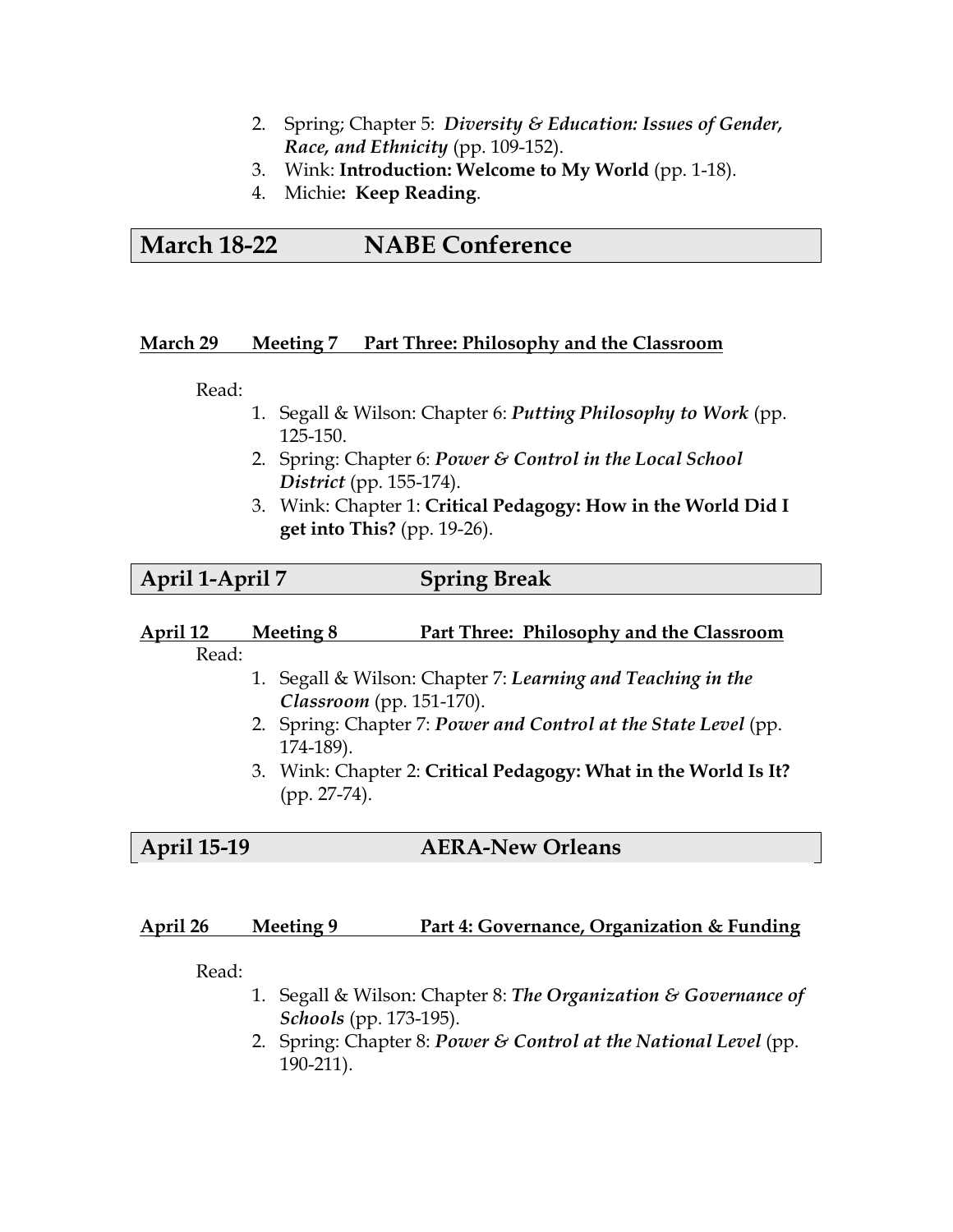- 3. Wink: Chapter 3: **Critical Pedagogy: Where in the World Did It Come From?** (pp. 75-118).
- 4. Michie: **Keep Reading.**

#### **May 3 Meeting 10: Part 4: Governance, Organization & Funding\***

#### Read:

- 1. Segall & Wilson: Chapter 9: *Teachers & Students As Citizens: Rights & Responsibilities* (pp. 196-223).
- 2. Spring: Chapter 9: *The Politics of Curriculum, Instruction, and Textbooks* (pp. 212-230).
- 3. Wink: Chapter 4: **Critical Pedagogy: How in the World Do You Do It?** (pp. 119-160)

#### **May 10 Meeting 11: Part 4: Governance, Organization & Funding**

Read:

- 1. Segall & Wilson: Chapter 10: *Educating Children Takes Money: Financing Schools* (pp. 224-246).
- 2. Spring: Chapter 10: *The Courts and the Schools* (pp. 231-260).
- 3. Wink: Chapter 5: **Critical Pedagogy: Why in the World Does It Matter?** (pp. 165-180).
- 4. Michie: **Keep Reading**.

#### **May 17 Meeting 12: Part 5: The Worlds in Which Children Live**

Read:

1. Segall & Wilson: Chapter 11: *The Child's World Beyond the Classroom* (pp. 249-268).

**May 24 Meeting 13: Part 5: The Worlds in Which Children Live\***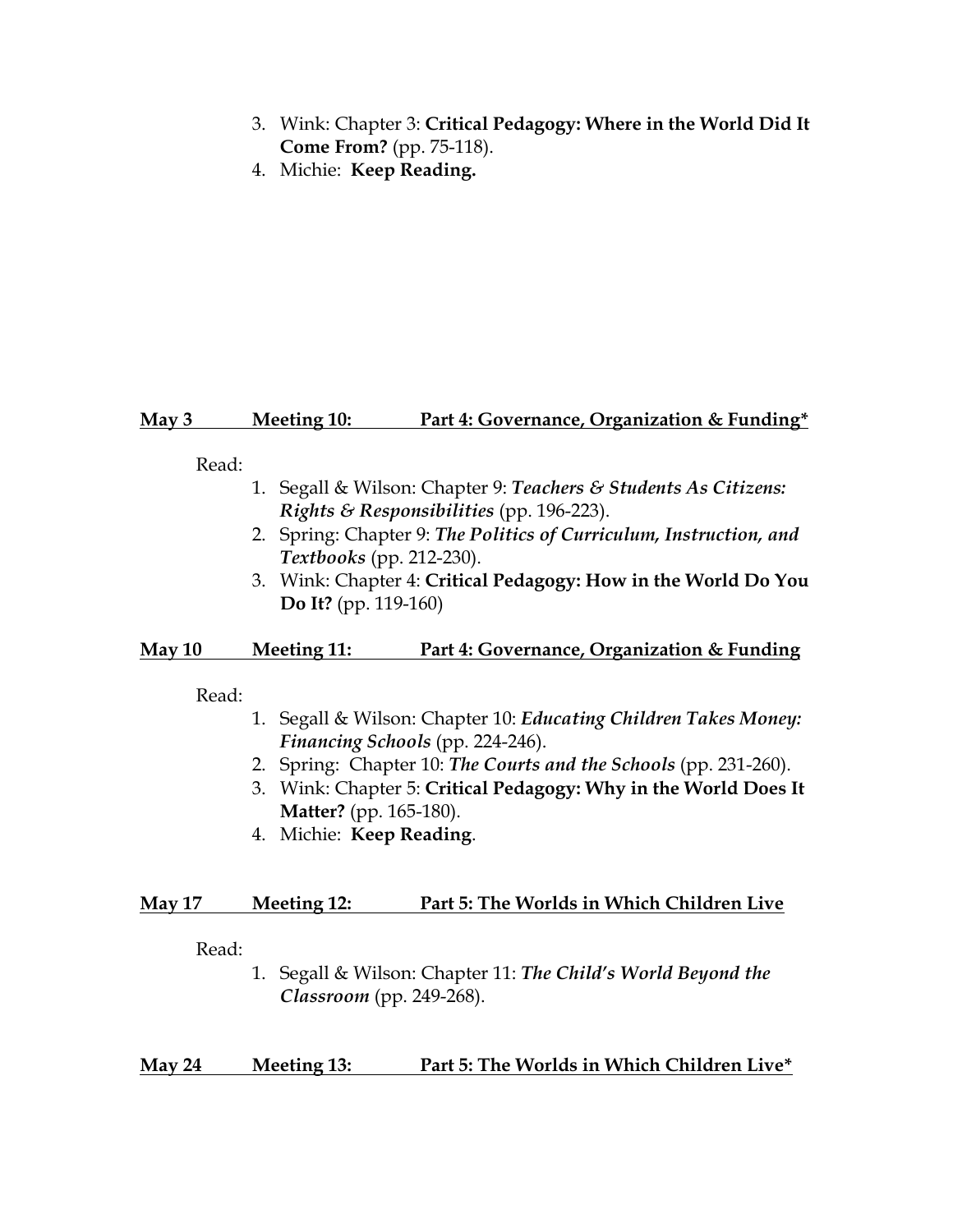Read:

1. Segall & Wilson: Chapter 12: *The Child's World of the Classroom* (pp. 269-290).

### **May 31 Meeting 14: Part 6: Effective Classrooms & Teachers**

Read:

- 1. Segall & Wilson: Chapter 13: *Educational Reform and Effective Classrooms* (pp. 294-314).
- 2. Segall & Wilson: Chapter 14: *Joining the Profession* (pp. 315- 333).
- 3. Michie: **Finish Reading.**